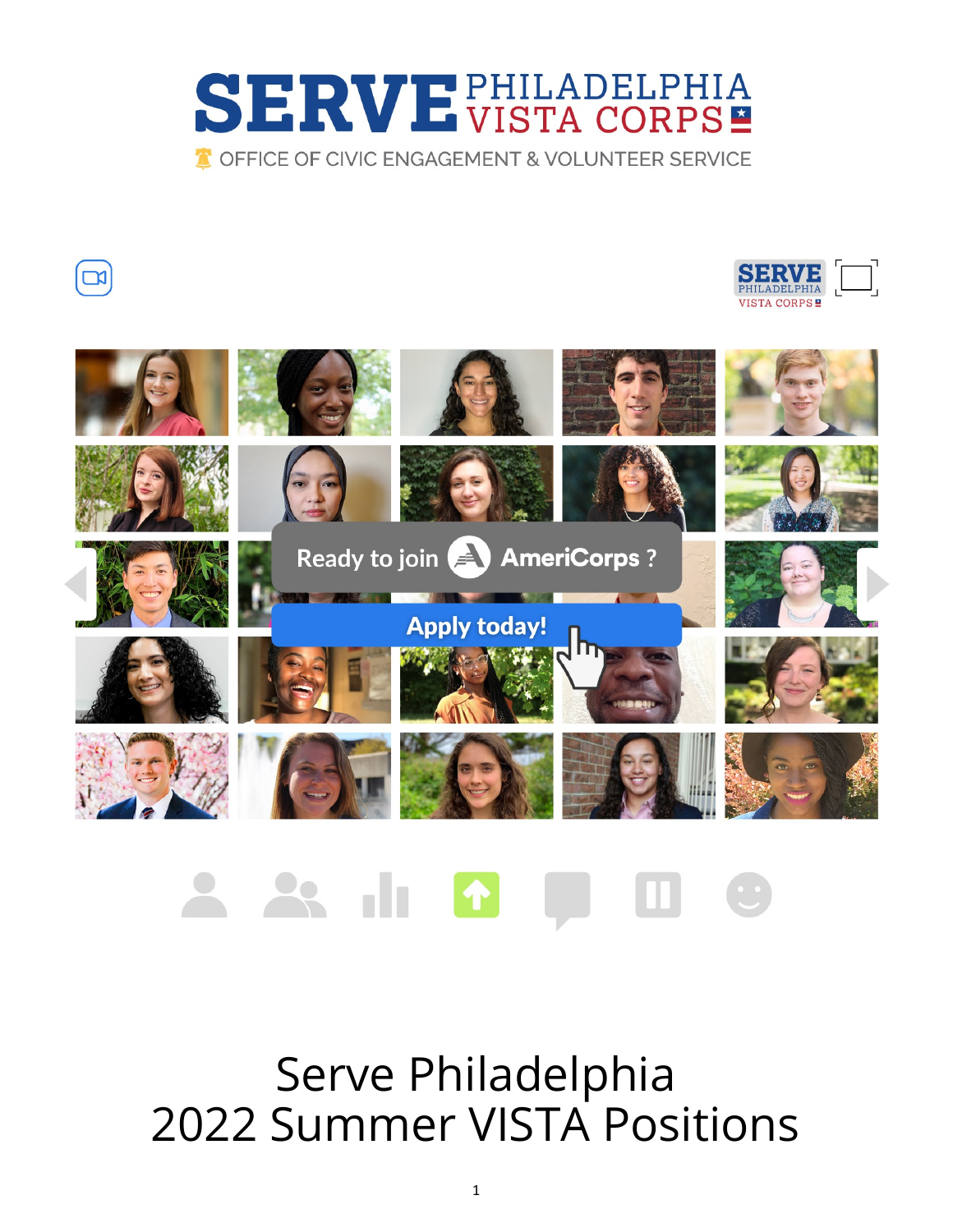

The Mayor's Office of Civic Engagement and Volunteer Service is now accepting applications from qualified candidates to join the Serve Philadelphia 2022 Summer VISTA Program. Summer VISTAs serve for 10 weeks in time-bound, anti-poverty projects to enact systems-level change in City government. Our administration, led by Mayor Jim Kenny, has invested in a multi pronged approach—focused on stabilizing households, increasing skills and incomes, and investing in education— to lift residents out of poverty and to break the cycle for future generations. The work of Serve Summer VISTAs is an important part of moving the City's anti-poverty strategy forward. **Applications close April 1, 2022 at 11:59 PM.**

#### *What do Serve VISTAs do?*

Each VISTA position is unique to the City department or initiative, but all Summer VISTAs serve to build capacity and complete direct service. Direct service activities

Capacity building activities can include, but are not limited to:

- Creating tools, systems and guides like databases, policy briefs and marketing materials.
- Generating resources through partnerships, volunteers and/or grant-writing.
- Developing, organizing and/or assessing programs, events and/or meetings.
- Supporting, establishing or strengthening cross-departmental and cross-sector partnerships.

#### *Requirements:*

- 18 years or older, high school degree or equivalent GED
- US citizen or permanent resident\*
- Criminal background check (if accepted)
- the City of Philadelphia requires all employees and contractors (including VISTAS) be fully vaccinated against COVID-19

\*See [AmeriCorps VISTA FAQ](https://americorps.gov/serve/faqs) for more info

**Start date:** June 6, 2022 **End date:** August 12, 2022 **Term of Service:** 10 weeks

#### *Qualifications:*

- Demonstrated interest in anti-poverty efforts, social justice and volunteerism.
- Able to work and collaborate with diverse communities and stakeholders.
- Strong organizational, time management and communication skills.
- Open to new experiences and growth.

#### *Benefits:*

- Bi-weekly living stipend (approx. \$575.40)
- Segal Education Award or End of Service Award
- Monthly SEPTA transportation pass (Zone 1)
- Bi weekly professional development and team building
- Valuable work experience and networking with local government and partners

The Serve Philadelphia VISTA Program is committed to diversity and inclusion.

People of color, women, individuals with disabilities and veterans are strongly encouraged to apply.

#### **Applications close April 1, 2022 at 11:59 PM**

#### **Apply now: <https://bit.ly/ServeVISTASummer22>**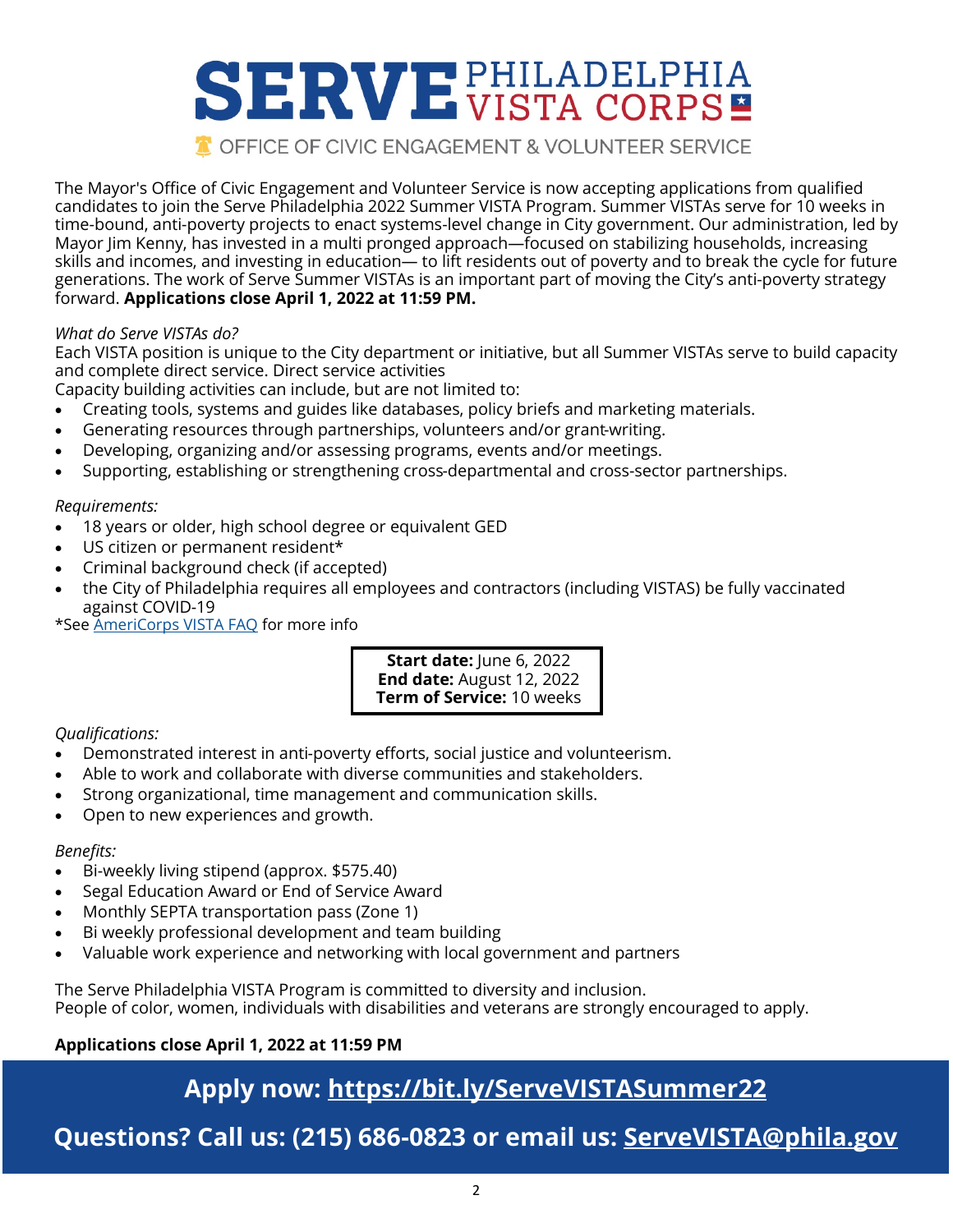

# 2022 Summer VISTA Positions

#### **Priority Area: Advancing diversity, equity, & inclusion programming within communities**

| <b>Budget Office</b>                                                                                         |  |
|--------------------------------------------------------------------------------------------------------------|--|
| <b>Community Engagement &amp; Neighborhood Data Collection VISTA</b> page 5<br><b>Department of Commerce</b> |  |
| Department of Commerce                                                                                       |  |
| <b>Department of Commerce</b>                                                                                |  |

#### **Priority Area: COVID-19 recovery efforts related to health, housing, food insecurity & education**

| Office of Homeless Services |  |
|-----------------------------|--|
|                             |  |

*Regional Foundation Center (RFC) Community Initiatives VISTA ……………. [page 11](#page-10-0) Regional Foundation Center (RFC) of the Free Library of Philadelphia*

**Apply now: <https://bit.ly/ServeVISTASummer22>**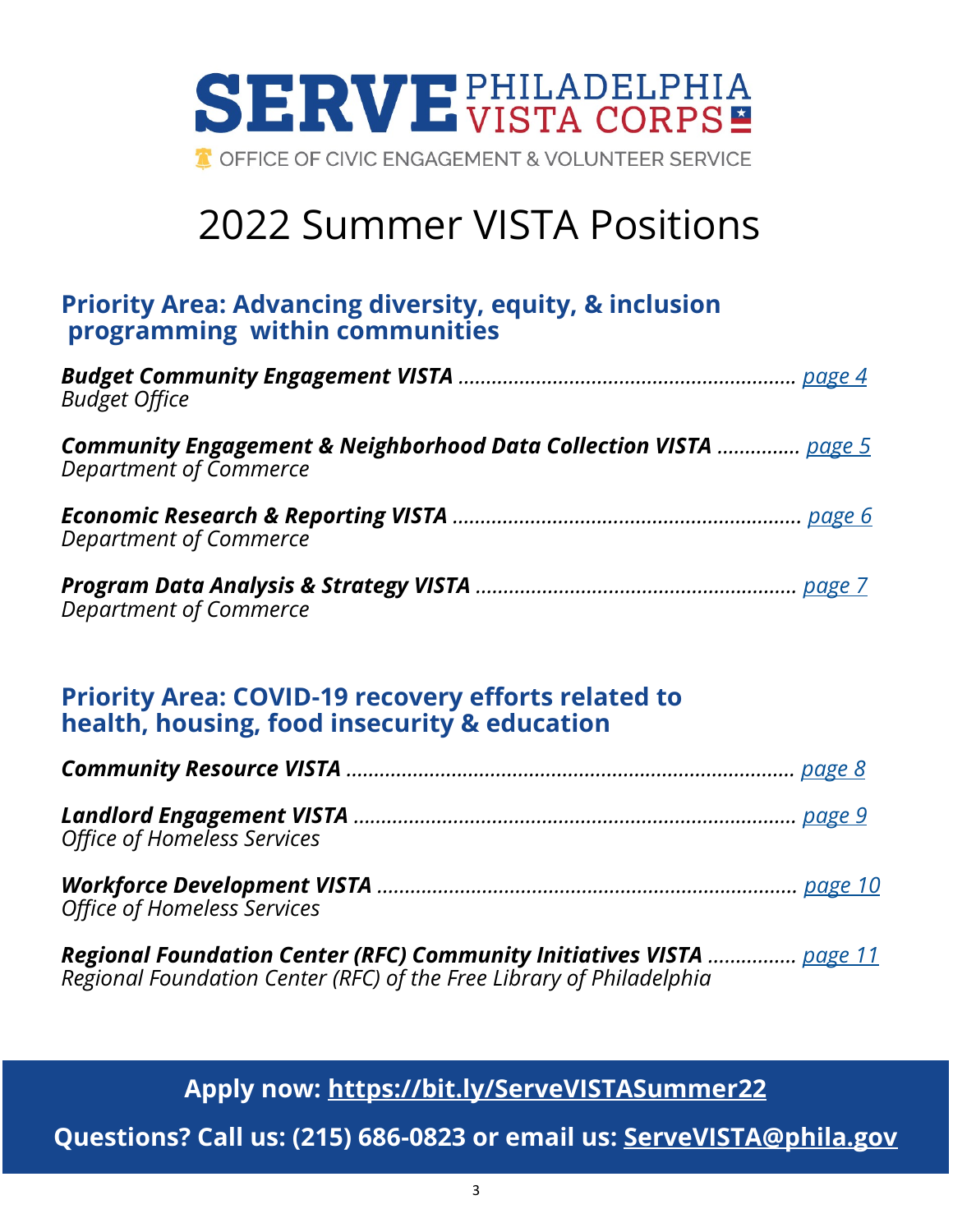<span id="page-3-0"></span>

## **Budget Community Engagement VISTA**

## *Budget Office*

#### **Summer VISTA Project Goal**

The Budget Community Engagement (BCE) VISTA will support the Budget Office by boosting capacity for, developing materials, and researching best practices for public participation in the City budget process to ensure City dollars are used more equitably for residents who have been historically marginalized.

The BCE VISTA 's work within the Budget Office includes the mission of advancing diversity, equity, and inclusion projects, and COVID-19 recovery efforts by directly engaging with residents to provide platforms to be heard, opportunities to collaborate, and power to decide. The BCE VISTA member will support the development of the Budget Office's community engagement capacity by creating best practices guidebook for the Budget Office.

#### **Key Activities**

- Support professional staff in community mapping to assess community needs, strengths, and dynamics.
- Develop tools to assist the Participatory Budget campaign such as data trackers, presentation materials and surveys.
- Research best practices in equitable engagement and develop a best practice guidebook for public engagement for the Budget Office to utilize for future engagement processes.
- Create materials, online blog posts, and social media content to uplift the Budget Office's community engagement needs

#### **Preferred Skills/Experience**

- Familiarity with social media platforms.
- Passion for, or experience with, engaging diverse communities.
- Works effectively as part of a team and independently.
- Proficient in MS Office Applications.

## **Apply now: <https://bit.ly/ServeVISTASummer22>**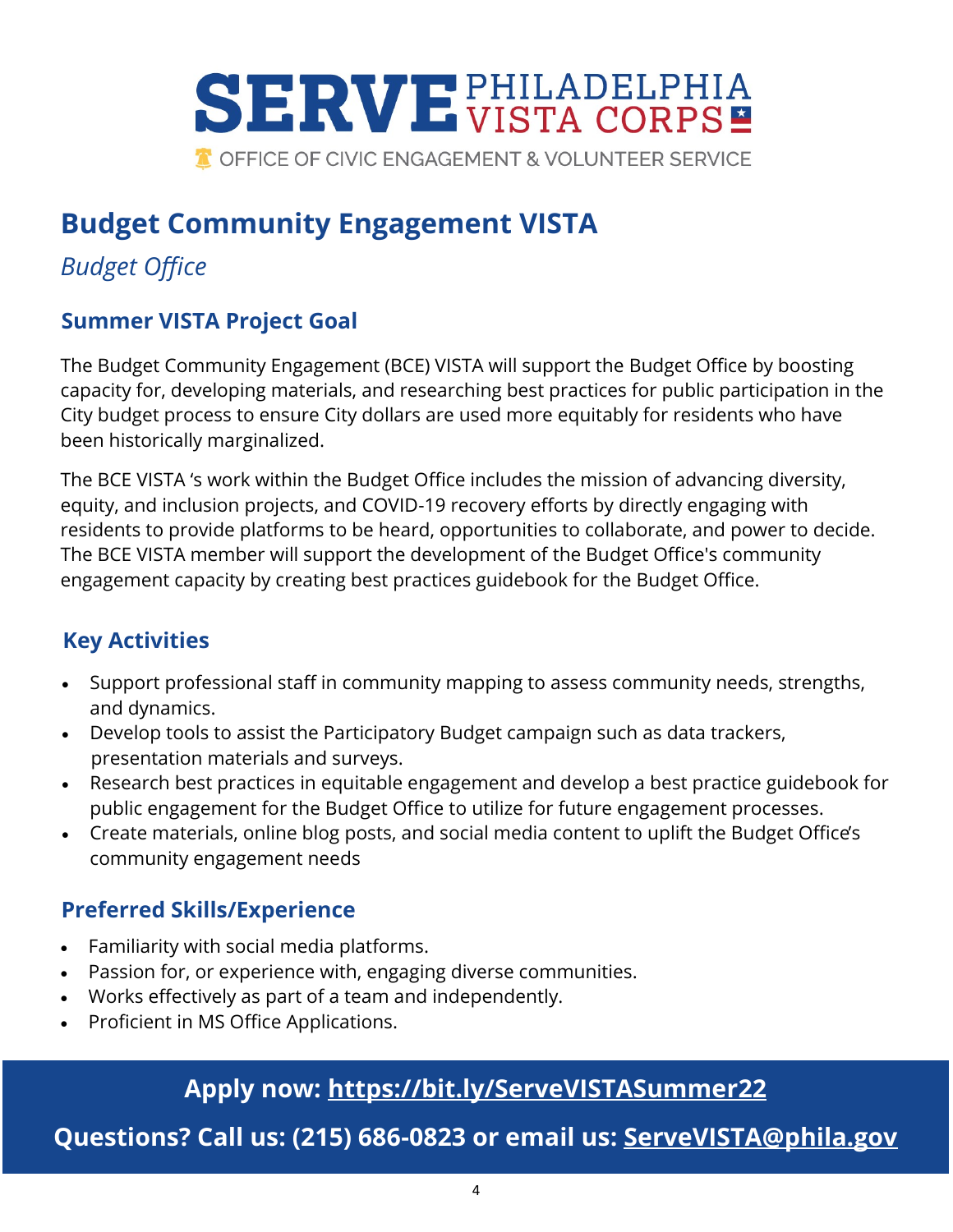<span id="page-4-0"></span>

# **Community Engagement & Neighborhood Data Collection VISTA**

#### *Department of Commerce*

#### **Summer VISTA Project Goal**

The Department of Commerce aims to serve as a primary resource for Philadelphia business data and research. The Community Engagement & Neighborhood Data Collection VISTA will update Commerce data set through in-person surveying of businesses on commercial corridors.

The VISTA will analyze data results to recommend programs that would improve safety and generate wealth in communities.

#### **Key Activities**

- Gather and compile information about businesses on neighborhood commercial corridors.
- Create Corridor Census Survey.
- Identify and visit 4 commercial corridors to complete the in-person Corridor Census Survey to capture data for creating and improving Commerce programs.
- Collaborate with Community Development Corporations and Corridor managers to understand the challenges of the commercial corridor.
- Create a report with data and findings from survey and collaborations and identify challenges to opening and operating a business within each of the 4 selected corridors.

#### **Preferred Skills/Experience**

- Comfort with learning new software systems.
- Basic research and analysis.
- Passion for, or experience with, engaging diverse communities.
- Works effectively as part of a team and independently.
- Proficient in MS Office Applications.

## **Apply now: <https://bit.ly/ServeVISTASummer22>**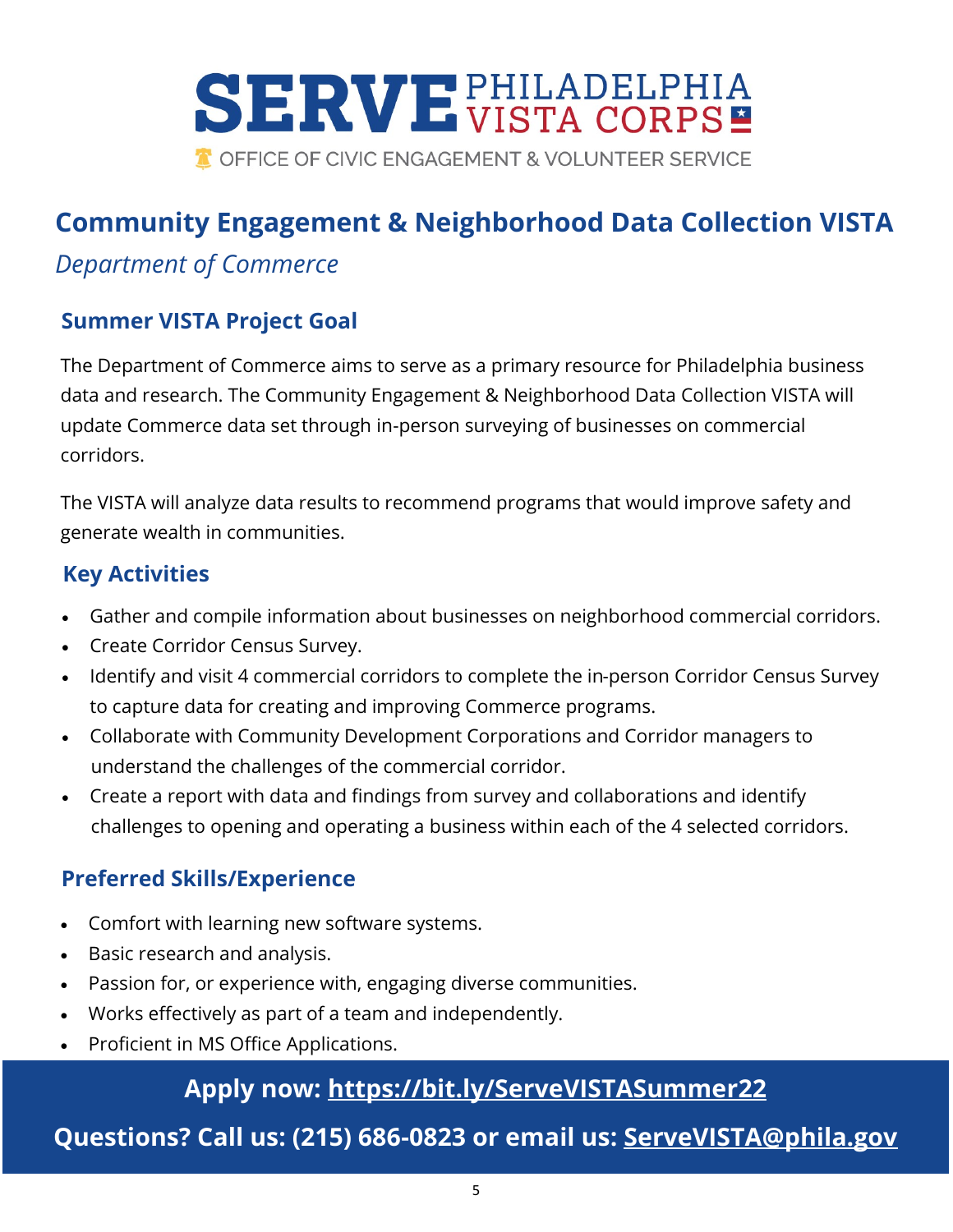# <span id="page-5-0"></span>**SERVE PHILADELPHIA**

TOFFICE OF CIVIC ENGAGEMENT & VOLUNTEER SERVICE

# **Economic Research & Reporting VISTA**

#### *Department of Commerce, Strategic Initiatives Unit*

#### **Summer VISTA Project Goal**

The Department of Commerce aims to serve as a primary resource for Philadelphia business data and research. The Economic Research & Reporting VISTA will provide additional capacity to investigate and understand the current needs of disadvantaged businesses and workers.

The VISTA will be embedded in the Strategic Initiatives Unit, which supports data management, program evaluation, research, business advocacy, strategic direction, and policy.

#### **Key Activities**

- Research and compile a report focused on national best practices related to workforce and small business advocacy, programs and services.
- Engage other City departments that interact with businesses and incorporate their data sets/lessons learned into the Commerce research suite.
- Analyze trends in small business inquiries and Commerce business program requests (from Commerce database),
- Compile and analyze most common questions from entrepreneurs and workforce.
- Create a report and present the findings about trends, best practices, common challenges and recommend next steps.

#### **Preferred Skills/Experience**

- Comfort with learning new software systems.
- Basic research and analysis.
- Passion for, or experience with, engaging diverse communities.
- Works effectively as part of a team and independently.
- Proficient in MS Office Applications.

#### **Apply now: <https://bit.ly/ServeVISTASummer22>**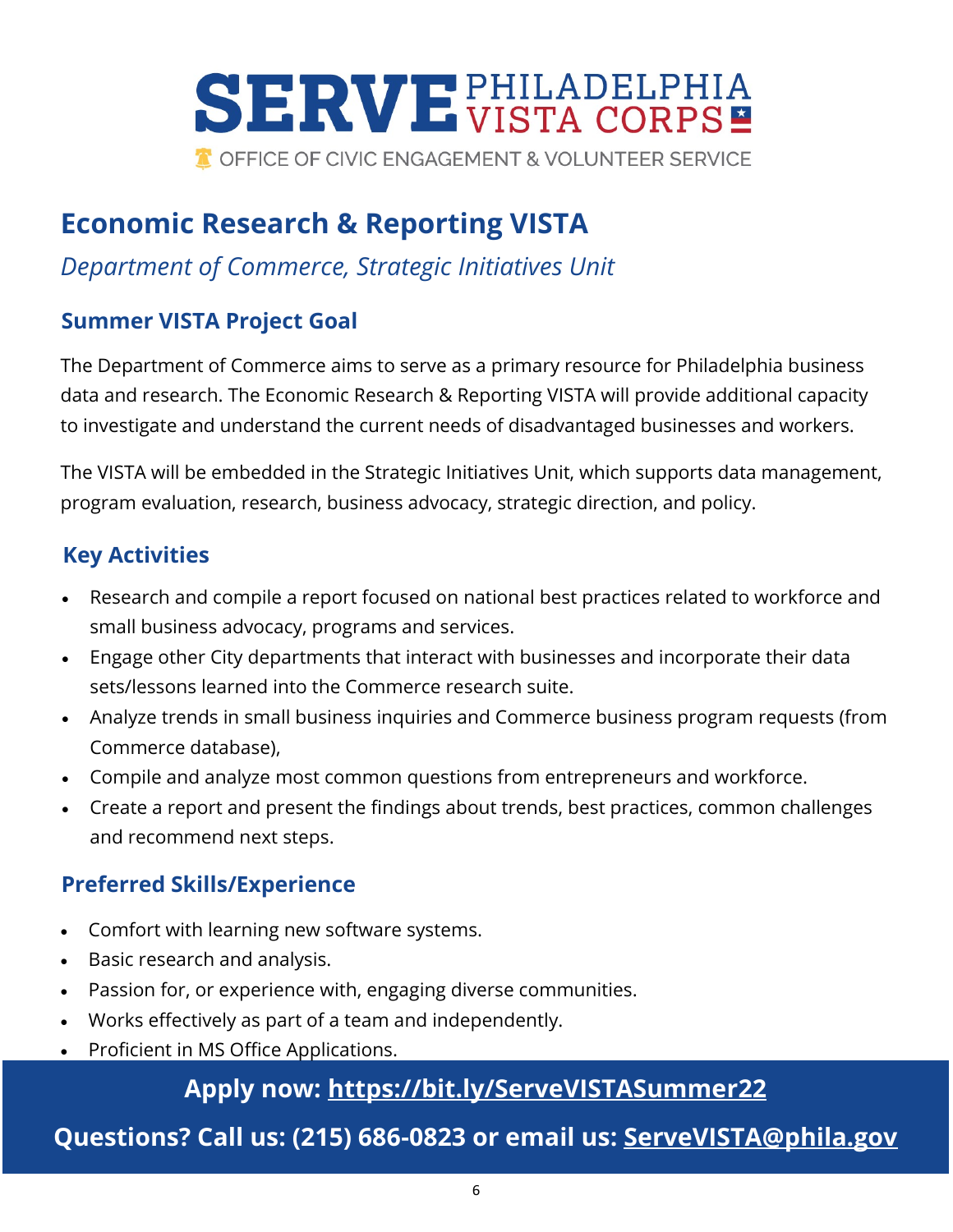<span id="page-6-0"></span>

## **Program Data Analysis & Strategy VISTA**

## *Department of Commerce*

#### **Summer VISTA Project Goal**

The Department of Commerce aims to serve as a primary resource for Philadelphia business data and research. The Program Data Analysis and Strategy VISTA will help the Department review Phase 1 of the Commerce's Digital Transformation Project and make recommendations for next steps to support capacity and efficiency of Commerce programs that serve Philadelphia's workforce and disadvantaged businesses.

The VISTA will collaborate with Commerce function units to identify data needs in order to Improve the management of economic data and provide future recommendations.

#### **Key Activities**

- Connect with Commerce staff to identify and document the current systems and tools used to administer programs serving Philadelphia's workforce and disadvantaged businesses.
- Identify potential data, systems and tools that will improve the efficiency of program administration.
- Create a dashboard of Commerce programs and related details.
- Review existing data and make modifications to existing dashboards to monitor economic and workforce-related information.

#### **Preferred Skills/Experience**

- Comfort with learning new software systems.
- Basic research and analysis.
- Passion for, or experience with, engaging diverse communities.
- Works effectively as part of a team and independently.
- Proficient in MS Office Applications.

#### **Apply now: <https://bit.ly/ServeVISTASummer22>**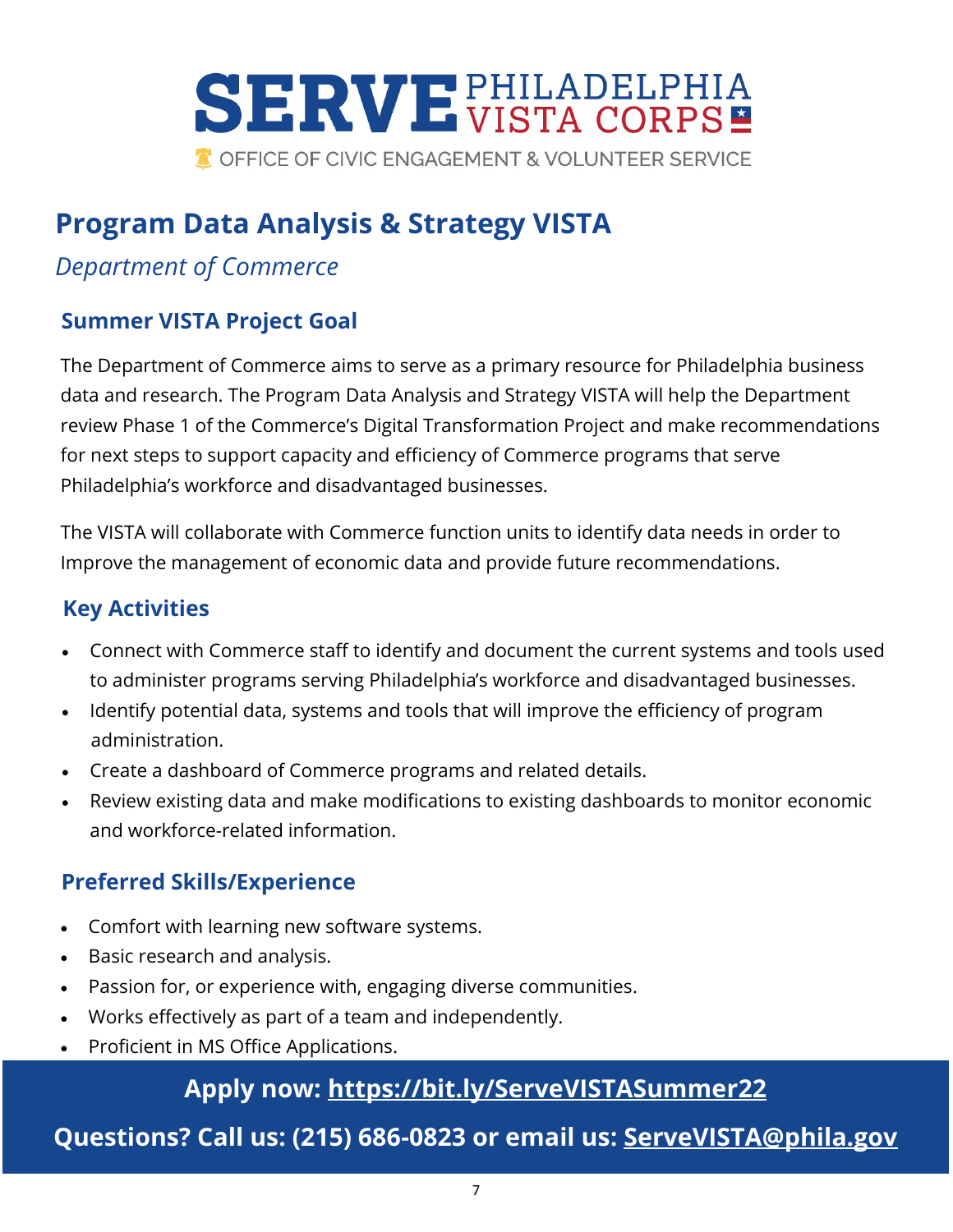<span id="page-7-0"></span>

# **Community Resource VISTA**

## *Office of LGBT Affairs, Mayor's Office of Diversity Equity and Inclusion*

#### **Summer VISTA Project Goal**

Members of the LGBTQ+ community are more likely than their non-LGBTQ+ counterparts to lack the resources they need to stay afloat during the COVID-19 pandemic. The challenges this community already encounters – healthcare-related disparities, economic inequity, housing and food access – have become more pronounced now due to the ongoing pandemic.

Because of these disparities, the Office has created an online guide called "COVID-19: Resources for the LGBTQ+ Community", which is updated regularly to include information specifically tailored for our city's LGBTQ+ communities. Obtaining a VISTA team member to support the response to community members in need will increase our Office's capacity to reach our city's most vulnerable populations.

#### **Key Activities**

- Research relevant City and community resources in the areas of hunger relief, healthcare, economic relief, and legal or civic advocacy and assess for LGBTQ+ competency prior to
- inclusion in the resource guide.
- Connect with existing community partners to ensure information provided in the resource guide is up-to-date. Create social media and marketing content.
- Respond to and log concerns communicated by community members and research
- potential resources on a case-by-case basis to support the needs of individual community members.
- Support professional staff in the planning and promotion of community events.

#### **Preferred Skills/Experience**

- Familiarity with social media platforms.
- Passion for, or experience with, engaging diverse communities.
- Works effectively as part of a team and independently.
- Proficient in MS Office Applications.

#### **Apply now: <https://bit.ly/ServeVISTASummer22>**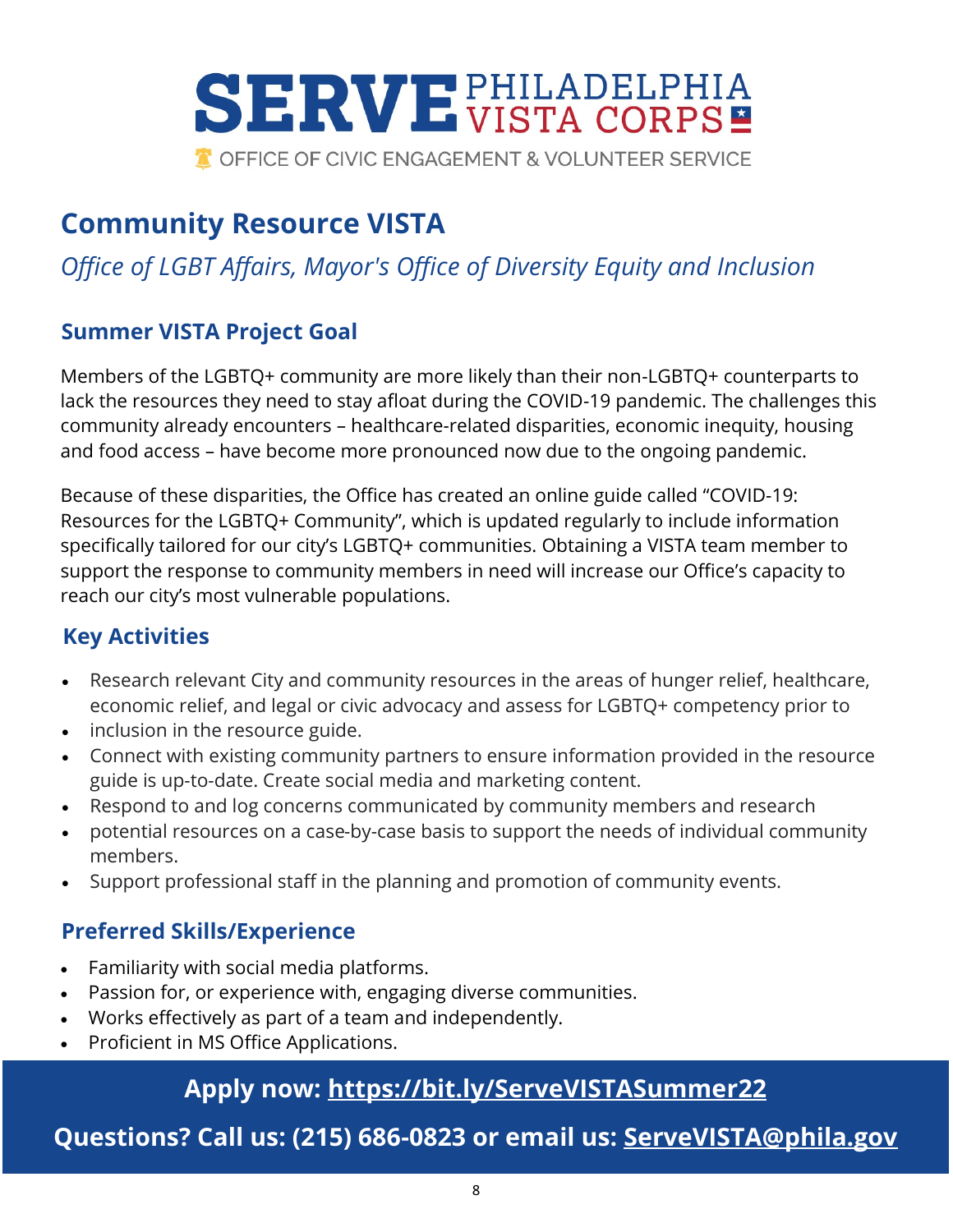<span id="page-8-0"></span>

## **Landlord Engagement VISTA**

## *Office of Homeless Services*

#### **Summer VISTA Project Goal**

The Landlord Engagement VISTA will support the building of a centralized landlord network through system coordination, research, project management and marketing assistance.

#### **Key Activities**

- Support the implementation of a Landlord Advisory working group through researching best practices and policies and creating marketing materials.
- Represent the Office of Homeless services in meetings with outside provider agencies.
- Support and market the use of the rental listing website, Padmission.
- Provide technical assistance to landlords regarding the use of Padmission.

#### **Preferred Skills/Experience**

- Familiarity with social media platforms.
- Comfort with learning new web-based systems.
- Passion for, or experience with, engaging diverse communities.
- Works effectively as part of a team and independently.
- Proficient in MS Office Applications.

#### **Apply now: <https://bit.ly/ServeVISTASummer22>**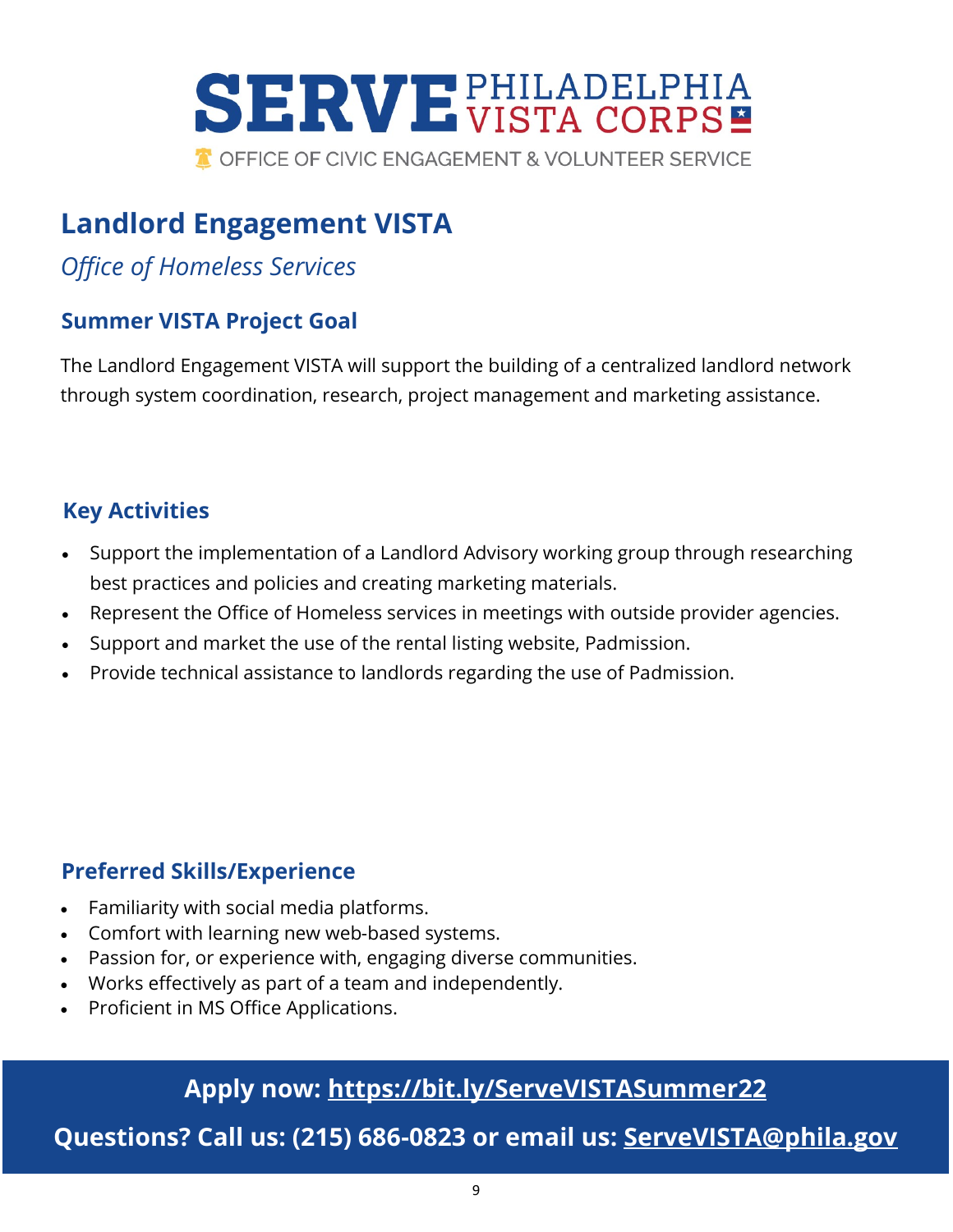<span id="page-9-0"></span>

# **Workforce Development VISTA**

## *Office of Homeless Services*

#### **Summer VISTA Project Goal**

Office of Homeless Services Workforce Development VISTA, will build the capacity of the Help for the Hurdles program by supporting projects and activities related to operation and management of the program. The primary goal is to help those in shelter eliminate barriers to employment and housing resources.

#### **Key Activities**

- Collaborate with city partners to identify, onboard and support participants in the Help for the Hurdles program.
- Create and share program progress reports.
- Provide technical support to participating families in applying for and accessing childcare programs.
- Coordinate with the program evaluation team to facilitate focus groups and other feedback opportunities, review data and findings and identify areas for improvement.
- Create content for social media and marketing materials.

#### **Preferred Skills/Experience**

- Familiarity with social media platforms.
- Passion for, or experience with, engaging diverse communities.
- Works effectively as part of a team and independently.
- Proficient in MS Office Applications.

#### **Apply now: <https://bit.ly/ServeVISTASummer22>**